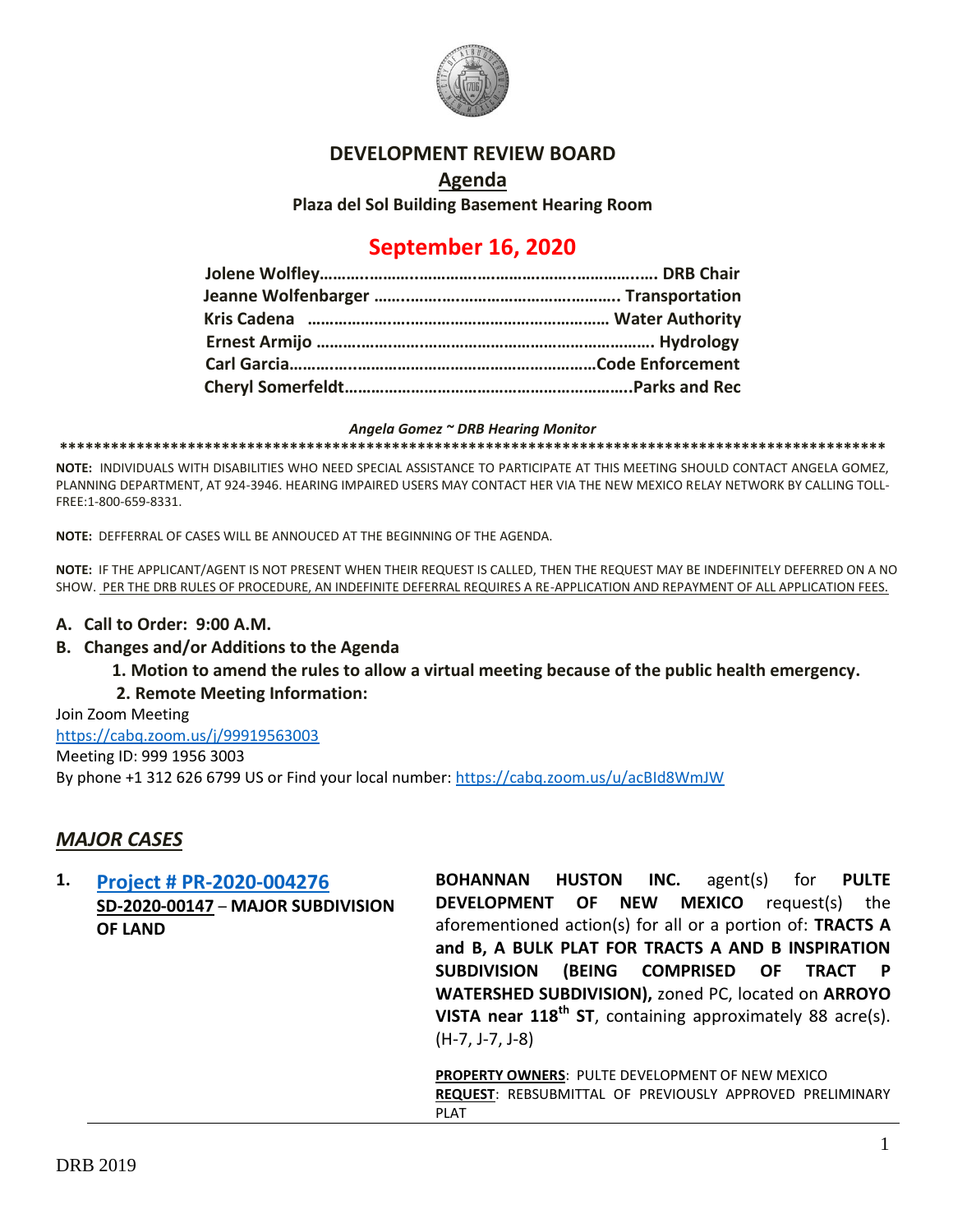| 2. | Project # PR-2020-004133<br>SI-2020-00809 - SITE PLAN                                 | <b>CONSENSUS PLANNING INC.</b> agent(s) for <b>ALBUQUERQUE</b><br>HOUSING AUTHORITY request(s) the aforementioned<br>action(s) for all or a portion of: TRACT A, SIXBEE<br>SUBDIVISION (EXCL PORT OUT TO R/W), zoned R-T,<br>located at 1880 BROADWAY PL NE between HANNETT AVE<br>NE and McKNIGHT AVE NE, containing approximately 3.43<br>$\arccos$ . (H-14)<br>PROPERTY OWNERS: ALBUQUERQUE HOUSING AUTHORITY<br>REQUEST: SITE PLAN - 54-UNIT TOWNHOUSE DEVELOPMENT                                                                                                                                                                                       |
|----|---------------------------------------------------------------------------------------|--------------------------------------------------------------------------------------------------------------------------------------------------------------------------------------------------------------------------------------------------------------------------------------------------------------------------------------------------------------------------------------------------------------------------------------------------------------------------------------------------------------------------------------------------------------------------------------------------------------------------------------------------------------|
| З. | Project # PR-2019-002543<br>SD-2020-00145 - VACATION OF PUBLIC<br><b>RIGHT-OF-WAY</b> | NEW MEXICO ZONING agent for FRANK CHAVEZ requests<br>the aforementioned action(s) for all or a portion of: Alley<br>between CONSTITUTION AVE NW and KINLEY AVE NW,<br>4th St. and 5th St. NW zoned MX-M, located at 1425 4TH ST<br><b>CONSTITUTION</b><br>and<br>KINLEY,<br>between<br>containing<br>approximately 3,500 square feet. (J-14)<br>PROPERTY OWNERS: CITY of ALBUQUERQUE<br><b>REQUEST: VACATE ALLEY</b>                                                                                                                                                                                                                                         |
| 4. | Project # PR-2020-003259<br>SI-2020-00016 - SITE PLAN                                 | JEREMY SHELTON for DEKKER, PERICH, SABATINI agent(s)<br>for PRESBYTERIAN HEALTHCARE SERVICES request(s) the<br>aforementioned action(s) for all or a portion of: TRACT 1-A-<br>1-A PLAT OF TRACTS 1-A-1-A & 1-A-1-B HONEYWELL SITE,<br>zoned NR-LM, located at 9201 SAN MATEO BLVD NE<br>between SAN MATEO BLVD NE and SAN DIEGO AVE NE,<br>containing approximately 59.696 acre(s). (B-17) [Deferred from<br>2/12/20, 3/4/20, 4/8/20, 4/22/20, 4/29/20, 5/6/20, 5/13/20, 8/12/20]<br>PROPERTY OWNERS: HONEYWELL INTERNATIONAL INC C/O ALTUS<br><b>GROUP US</b><br><b>REQUEST: SITE PLAN DRB</b><br>** AGENT REQUESTS DEFERRAL TO OCTOBER 14 <sup>TH</sup> . |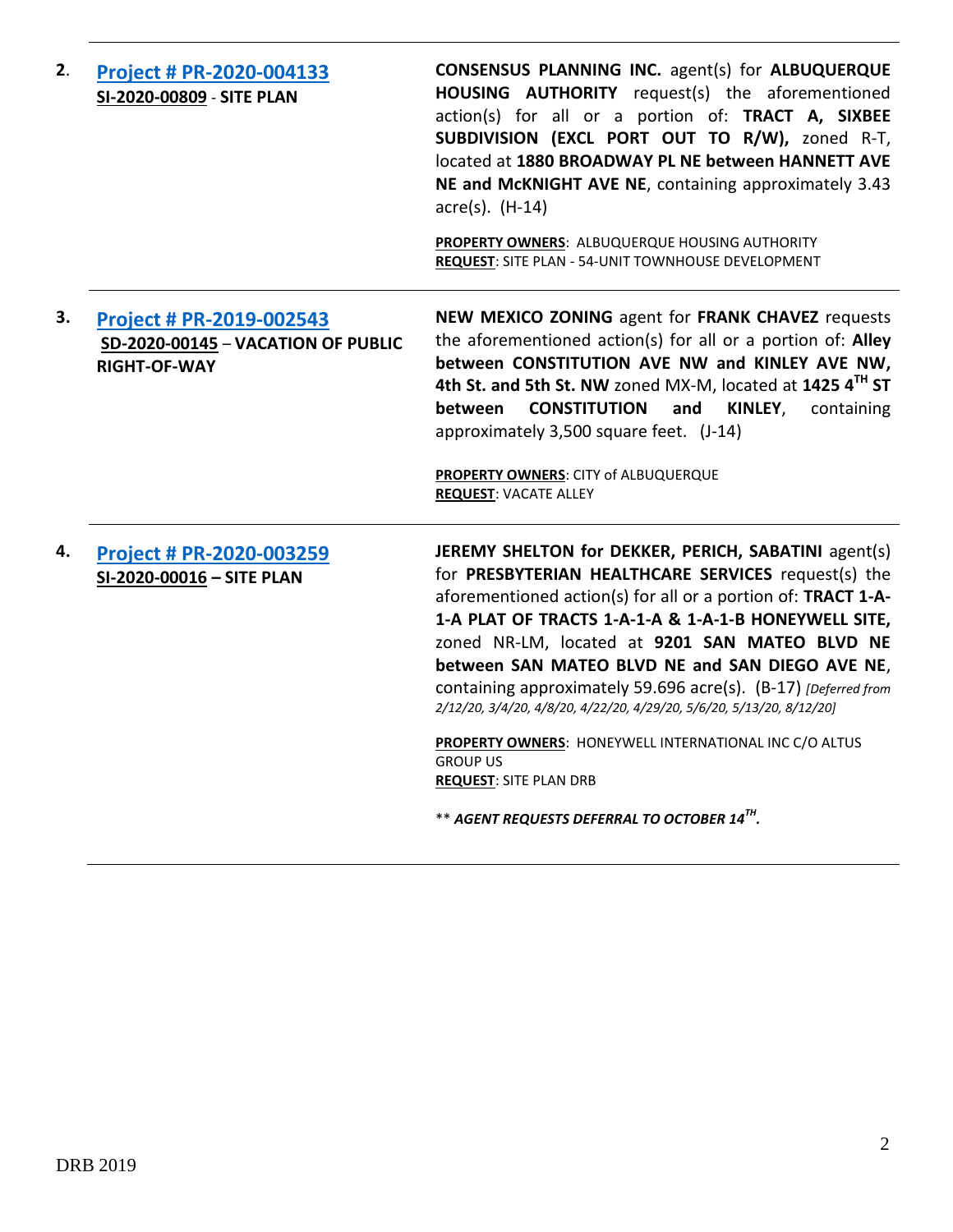### **5. [Project # PR-2019-002411](http://data.cabq.gov/government/planning/DRB/PR-2019-002411/DRB%20Submittals/PR-2019-002411_Sept_16_2020_Supplemental/Application/)**

**SD-2020-00102 – PRELIMINARY PLAT SD-2020-00103 – VACATION OF PUBLIC EASEMENT VA-2020-00154 – TEMPORARY DEFERRAL OF SIDEWALK CONSTRUCTION VA-2020-00155 -SIDEWALK WAIVER(A1) VA-2020-00157- SIDEWALK WAIVER (A2) VA-2020-00174** -**SIDEWALK WAIVER (A3) VA-2020-00179 -SIDEWALK WAIVER (A4) VA-2020-00160 -RDWAY WIDTH WAIVER (B1) VA-2020-00182 -RDWAY WIDTH WAIVER(B2) VA-2020-00183 -RDWAY WIDTH WAIVER(B3) VA-2020-00163 -RDWAY WIDTH WAIVER(B4) VA-2020-00164 -RDWAY WIDTH WAIVER(C) VA-2020-00165 -BLOCK WAIVER (D1) VA-2020-00166 -BLOCK WAIVER (D2) VA-2020-00185 – BLOCK WAIVER(D3) VA-2020-00168 – BLOCK WAIVER (D4) VA-2020-00169 – BLOCK WAIVER (D5) VA-2020-00170 – BLOCK WAIVER (D6) VA-2020-00171 – BLOCK WAIVER (D7) VA-2020-00172 – CUL DE SAC WAIVER (E)**

**ISAACSON & ARFMAN, INC**, PA agent(s) for **SUCCESS LAND HOLDINGS, LLC** request(s) the aforementioned action(s) for all or a portion of: **TRACTS A-1-A & B-1, ANDERSON HEIGHTS UNIT 4,** zoned R-1A, located at **118TH ST SW between AMOLE MESA AVE SW and COLOBEL SW**, containing approximately 82.931 acre(s). (N-08) *Deferred from 7/8/20, 7/15/20, 8/26/20]*

**PROPERTY OWNERS**: SUCCESS LAND HOLDNGS LLC C/O PRICE LAND & DEVELOPMENT GROUP INC

**REQUEST**: PRELIMINARY PLAT, VACATION OF PUBLIC EASEMENT, VARIANCE REQUESTS FOR TEMPORARY DEFERRAL OF SIDEWALK, SIDEWALK WAIVER, VARIANCE TO IDO, VARIANCE TO DPM

**6. [Project # PR-2020-003887](http://data.cabq.gov/government/planning/DRB/PR-2020-003887/DRB%20Submittals/PR-2020-003887_Jul_29_2020_Supp/) (1010532) SI-2020-00367** – **SITE PLAN**

**SCOTT ANDERSON** agent(s) for **MICHAEL DRESKIN** request(s) the aforementioned action(s) for all or a portion of: **LOT 5, BLOCK 23, BROAD ACRES ADDN,** zoned MX-M, located at **2818 4TH ST NW**, containing approximately 1.27 acre(s). (H-14) *[Deferred from 7/8/20, 7/22/20, 7/29/20, 8/19/20, 9/2/20]*

**PROPERTY OWNERS**: MICHAEL DRESKIN **REQUEST**: SITE PLAN FOR APARTMENT WITH MORE THAN 50 UNITS

\*\* *AGENT REQUESTS DEFERRAL TO OCTOBER 7TH .*

## **7. [Project # PR-2020-004062](http://data.cabq.gov/government/planning/DRB/PR-2020-004062/DRB%20Submittals/PR-2020-004062_Sept_16_2020_Supplemental/Application/) SI-2020-00552 – SITE PLAN**

**DEKKER/PERICH/SABATINI** agent(s) for **LUMINARIA APARTMENTS LIMITED PARTNERSHIP LLLP** request(s) the aforementioned action(s) for all or a portion of: **TRACT C, PLAT FOR TRS B1, C & D, VIDEO ADDITION** zoned MX-H, located at **10600 CENTRAL AVE SE between CENTRAL and EUBANK**, containing approximately 1.88 acre(s). (L-21) *[Deferred from 7/29/20, 8/26/20, 9/2/20]*

**PROPERTY OWNERS**: STATE OF NEW MEXICO STATE LAND OFFICE **REQUEST**: MULTIFAMILY RESIDENTIAL, 4 STORY WOOD-FRAMED CONSTRUCTION OF 92 DWELLING UNITS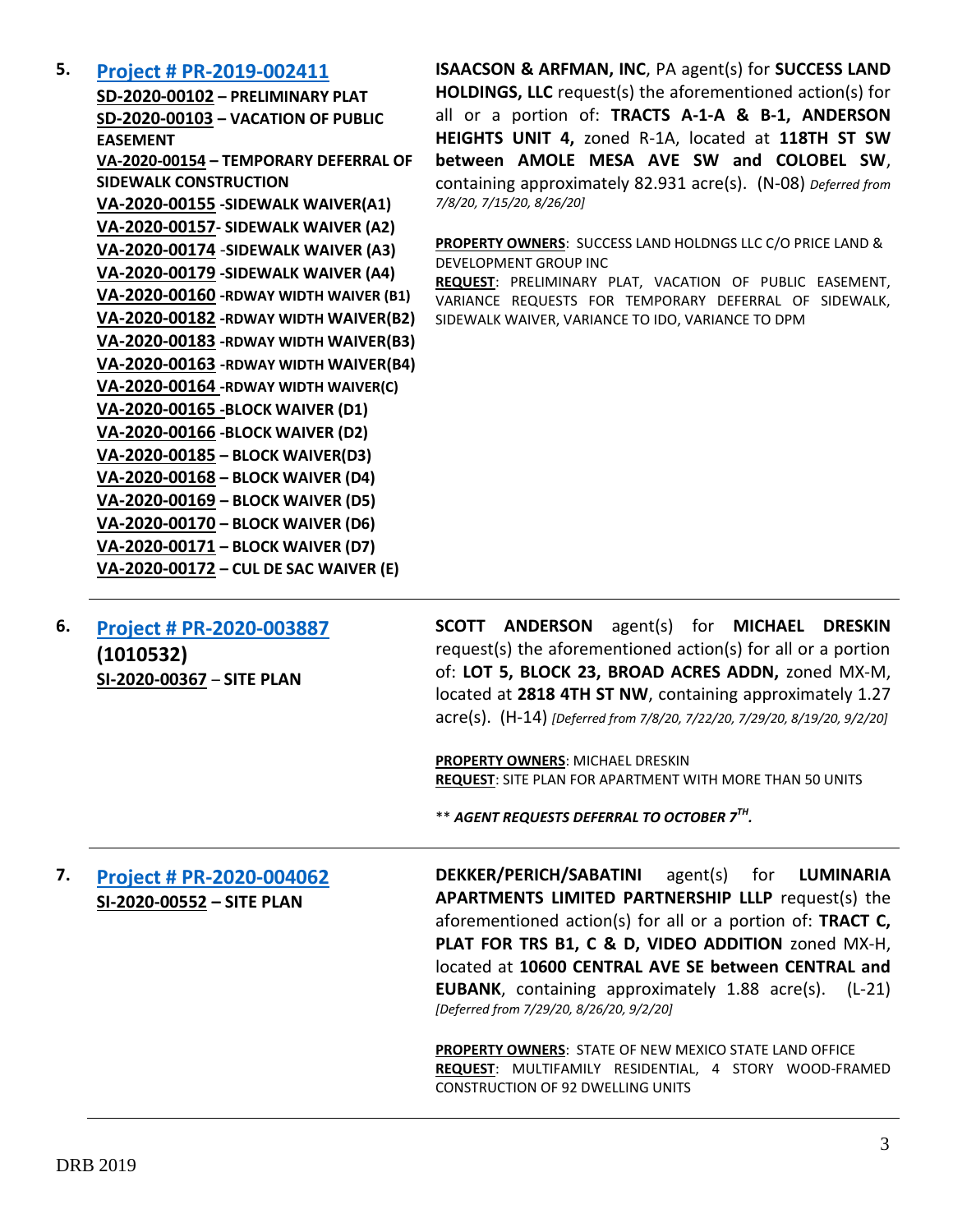# *MINOR CASES*

| 8.  | Project # PR-2019-002268<br>SD-2020-00110 - PRELIMINARY/FINAL<br><b>PLAT</b><br>(Sketch Plat 12/18/19) | <b>COMMUNITY SCIENCES CORPORATION agent(s) for OUR</b><br><b>LAND LLC</b> request(s) the aforementioned $action(s)$ for all or<br>a portion of: LOT A-4, LANDS OF MICHAEL J. SNOW AND<br>ELIZABETH T. SNOW, zoned R-A, located at 2945 TRELLIS<br>DR. NW between DECKER RD NW and CAMPBELL RD NW,<br>containing approximately 0.8301 acre(s). (G-12) [Deferred from<br>7/8/20, 7/22/20, 7/29/20, 8/5/20, 8/12/20]<br>PROPERTY OWNERS: OUR LAND LLC<br>REQUEST: DIVIDE ONE EXISTING LOT INTO 3 NEW LOTS, GRANT<br><b>EASEMENTS</b> |
|-----|--------------------------------------------------------------------------------------------------------|-----------------------------------------------------------------------------------------------------------------------------------------------------------------------------------------------------------------------------------------------------------------------------------------------------------------------------------------------------------------------------------------------------------------------------------------------------------------------------------------------------------------------------------|
| 9.  | PR-2020-003420<br>SD-2020-00143 - PRELIMINARY/FINAL<br><b>PLAT</b><br>(Sketch Plat 3/4/20)             | $CSI - CARTESIAN$ SURVEY'S INC. agent(s) for RED<br><b>SHAMROCK 21, LLC</b> request(s) the aforementioned<br>action(s) for all or a portion of: TRACT A-1, BELLAMAH'S<br>CENTRAL ADDITION zoned MX-H, located at 10415<br>CENTRAL AVE NE between EUBANK BLVD NE and<br><b>ELIZABETH ST NE, containing approximately 2.2806 acre(s).</b><br>$(L-21)$ [Deferred from 8/12/20]<br>PROPERTY OWNERS: RED SHAMROCK 21, LLC<br><b>REQUEST: SUBDIVIDE EXISTING TRACT INTO 2 NEW TRACTS</b>                                                |
| 10. | Project # PR-2020-003946<br>SD-2020-00160 - PRELIMINARY/FINAL<br><b>PLAT</b><br>(Sketch Plat 6/17/20)  | CSI - CARTESIAN SURVEYS INC. agents for DOMINIC &<br>JESSICA RODRIGUEZ request(s) the aforementioned<br>action(s) for all or a portion of: LOTS 53 & 54, PARADISE<br>HEIGHTS UNIT 1 zoned R-ID, located at 4917 TALLY HO<br><b>BANDELIER</b><br>and<br>DOVER,<br>containing<br>between<br>approximately 0.4927 acre(s). (A-12)<br>PROPERTY OWNERS: DOMINICK RODRIGUEZ<br>REQUEST: SUBDIVIDE TWO EXISTING LOTS INTO TWO NEW LOTS AND<br><b>GRANT EASEMENTS</b>                                                                     |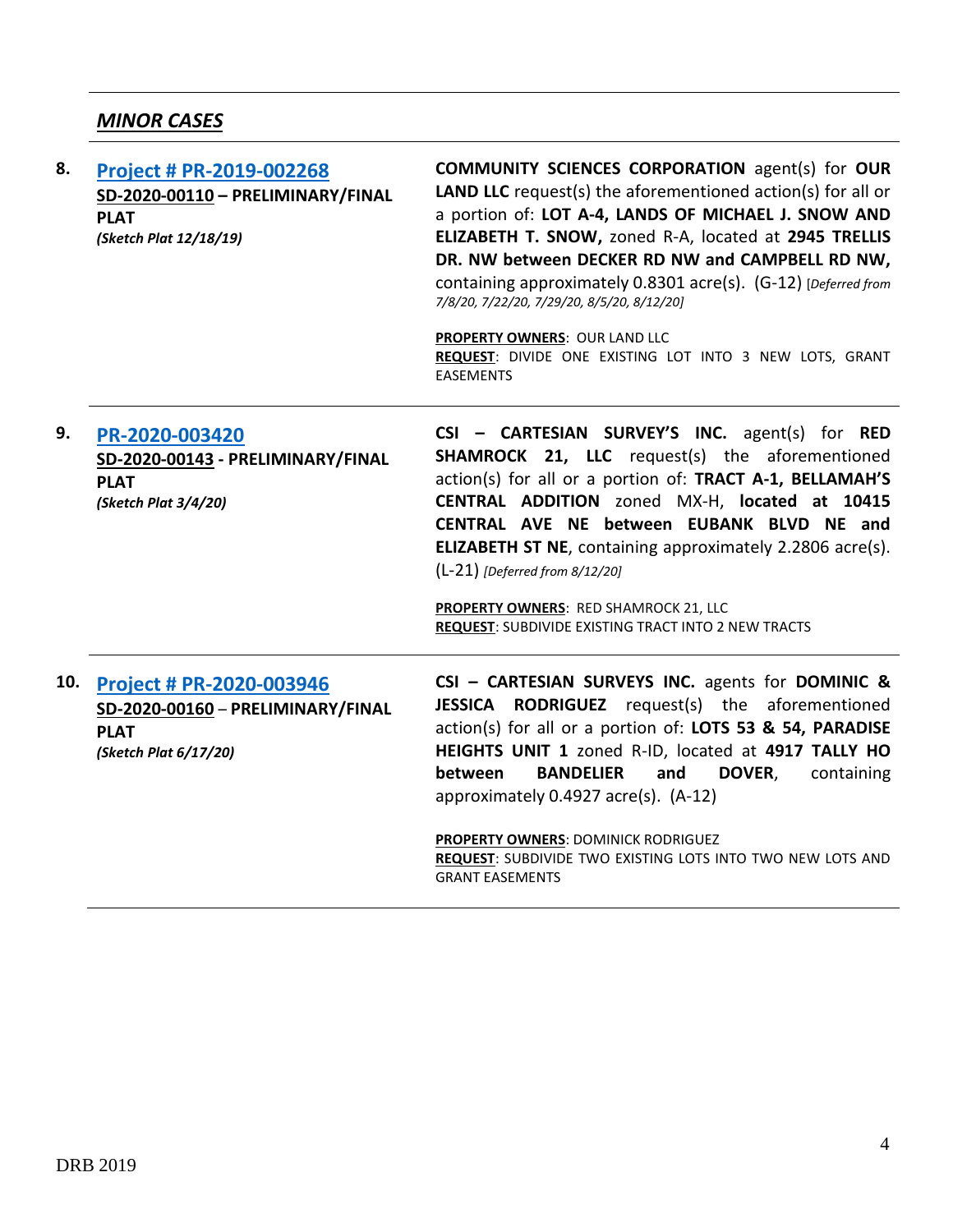| 11. | PR-2019-002606<br>SD-2020-00149 - PRELIMINARY/FINAL<br><b>PLAT</b><br>(Sketch Plat 7/17/20)     | ARCH + PLAN LAND USE CONSULTANTS agent(s) for MESA<br>VIEW UNITED METHODIST CHURCH request(s) the<br>aforementioned action(s) for all or a portion of: 27-A-1 &<br>27-A-2, TAYLOR RANCH SUBDIVISION, zoned MX-L, located<br>at 4701 MONTANO NW between MONTANO PLAZA DR<br>and TAYLOR RANCH DR, containing approximately 8.0<br>$\text{acre}(s)$ . $(E-11)$ [Deferred from 9/2/20]<br><b>PROPERTY OWNERS: MESA VIEW UNITED METHODIST CHURCH</b><br>REQUEST: REPLAT OF 2 EXISTING LOTS INTO 2 LOTS AND DEDICATION<br>OF ADDITIONAL RIGHT-OF-WAY                                                                                                                                |
|-----|-------------------------------------------------------------------------------------------------|-------------------------------------------------------------------------------------------------------------------------------------------------------------------------------------------------------------------------------------------------------------------------------------------------------------------------------------------------------------------------------------------------------------------------------------------------------------------------------------------------------------------------------------------------------------------------------------------------------------------------------------------------------------------------------|
| 12. | PR-2020-003461<br>SI-2020-00704 - EPC SITE PLAN FINAL<br><b>SIGN-OFF</b>                        | TIERRA WEST, LLC agent(s) for MESA VIEW UNITED<br><b>METHODIST CHURCH</b> request(s) the aforementioned<br>action(s) for all or a portion of: TRACT 27A-1 TAYLOR<br>RANCH REDIV OF TRACTS 27-A INTO TRACTS 27A-1, 27A-2<br>OF THE PLAT OF TRACTS 27-A, S-1,S-2 & S-3 TAYLOR<br>RANCH SITUATE WITHIN SECTIONS 23, 25, & 26 T11N R2E,<br>zoned MX-L, located at 4701 MONTANO RD NW between<br><b>MONTANO RD NW and TAYLOR RANCH RD NW, containing</b><br>approximately 3.4 acre(s). (E-11 & E-12)[Deferred from 8/12/20,<br>$9/2/20$ ]<br>PROPERTY OWNERS: MESA VIEW UNITED METHODIST CHU INC A NM<br><b>NON-PROFIT CORP</b><br><b>REQUEST: FINAL SIGN OFF OF EPC SITE PLAN</b> |
|     | 13. PR-2019-002905<br>SD-2020-00132 - PRELIMINARY/FINAL<br><b>PLAT</b><br>(Sketch Plat 1/15/20) | ARCH + PLAN LAND USE CONSULTANTS agent(s) for<br>SUNPORT PARK HOSPITALITY LLC<br>request(s) the<br>aforementioned action(s) for all or a portion of: 2-A-2,<br>SUNPORT PARK, zoned NR-BP, located at WOODWARD RD<br>between UNIVERSITY BLVD and TRANSPORT ST, containing<br>approximately 2.0473 acre(s). (M-15) [Deferred from 7/15/20,<br>7/29/20, 8/19/20]<br><b>PROPERTY OWNERS: SUNPORT PARK HOSPITALITY LLC</b><br>REQUEST: CREATE 2 LOTS FROM 1 EXISTING LOT, GRANT ADDITIONAL                                                                                                                                                                                         |

RECIPROCAL CROSS ACCESS, DRAINAGE EASEMENT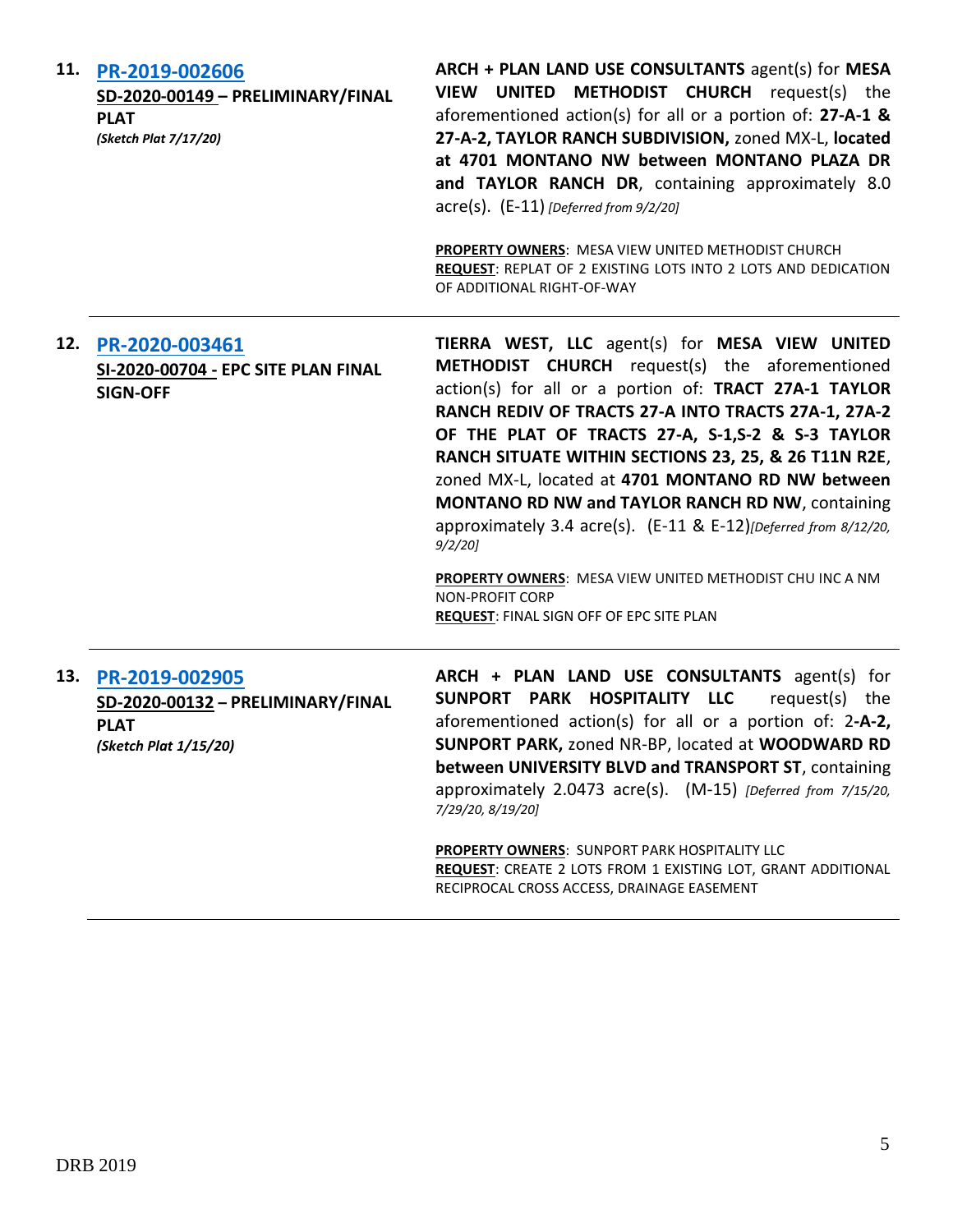| 14. | Project # PR-2019-002607<br>SD-2020-00026 - PRELIMINARY/FINAL<br><b>PLAT</b><br>SD-2020-00107 - VACATION OF PRIVATE<br><b>EASEMENT</b><br>(Sketch Plat 7/17/19) | ARCH+ PLAN LAND USE CONSULTANTS agent(s) for JOHN<br><b>O. PEARSON</b> request(s) the aforementioned action(s) for all<br>or a portion of: LOT 8-B PLAT OF LOTS 8-A & 8-B UNIT 1<br>ALVARADO GARDENS CONT 0.8967 AC, zoned R-A, located<br>on RIO GRANDE BLVD between ARTESANOS CT and<br><b>CAMPBELL RD</b> , containing approximately 0.8967 acre(s).<br>(G-13) [Deferred from 1/29/20, 2/26/20, 4/8/20, 5/20/20, 7/8/20, 7/29/20,<br>$8/26/20$ ]<br><b>PROPERTY OWNERS: JOHN D PEARSON</b><br>REQUEST: CREATE 2 LOTS FROM 1 EXISTING LOT                                                                  |
|-----|-----------------------------------------------------------------------------------------------------------------------------------------------------------------|--------------------------------------------------------------------------------------------------------------------------------------------------------------------------------------------------------------------------------------------------------------------------------------------------------------------------------------------------------------------------------------------------------------------------------------------------------------------------------------------------------------------------------------------------------------------------------------------------------------|
| 15. | <b>Project # PR-2019-003084</b><br>SD-2020-00063 - PRELIMINARY/FINAL<br><b>PLAT</b>                                                                             | <b>PAULA DAL SANTO agent(s) for UNITED STATES POSTAL</b><br><b>SERVICE</b> request(s) the aforementioned action(s) for all or a<br>portion of: LOTS 17A, 18A, and 19A BLOCK 11, LOTS<br>16,17,9A and a PORTION OF LOT 8A in BLOCK 13 and<br>TRACT F, TIMOTEO CHAVEZ ADDITION, zoned MX-M & NR-<br>C, located at 2505 GRACELAND DR between GRACELAND<br>DR and MORNINGSIDE DR, containing approximately 5.195<br>acre(s). (H-17)[Deferred from 3/11/20, 4/8/20, 5/6/20, 7/8/20]<br>PROPERTY OWNERS: PAULA DAL SANTO, EDWARD ANLIAN and<br>UNITED STATES POSTAL SERVICE<br><b>REQUEST: LOT LINE ADJUSTMENT</b> |
| 16. | PR-2020-003455<br>SI-2020-00824 - FINAL SITE PLAN<br><b>SIGN-OFF</b><br><b>SKETCH PLATS</b>                                                                     | <b>CONSENSUS PLANNING agent(s) for DYNAMIC INVESTORS</b><br>request(s) the aforementioned action(s) for all or a portion<br>of: B-3-A, KOA, UNIT 2, zoned PD, located at 540 PAISANO<br><b>STREET NE between JUAN TABO BLVD and I-40, containing</b><br>approximately 5.04 acre(s). (K-22) [Deferred from 9/2/20]<br>PROPERTY OWNERS: DYNAMIC INVESTORS INC<br><b>REQUEST: FINAL SIGN-OFF OF EPC APPROVED SITE PLAN</b>                                                                                                                                                                                      |

**17. [Project # PR-2020-004368](http://data.cabq.gov/government/planning/DRB/PR-2020-004368/DRB%20Submittals/PR-2020-004368_Sept_16_2020/2336%20Allaso_Sketch%20plat.pdf) PS-2020-00077** – **SKETCH PLAT ISAACSON & ARFMAN** agent for **TITAN TENNYSON, LLC** request(s) the aforementioned action(s) for all or a portion of: **TRACT 1, THE FOOTHILLS** zoned PD, located on **TRAMWAY BLVD between SAN ANTONIO DR NE and ACADEMY RD NE**, containing approximately 16.0519 acre(s). (E-22)

> **PROPERTY OWNERS**: AMERICUS LLC **REQUEST**: SKETCH PLAT REVIEW AND COMMENT